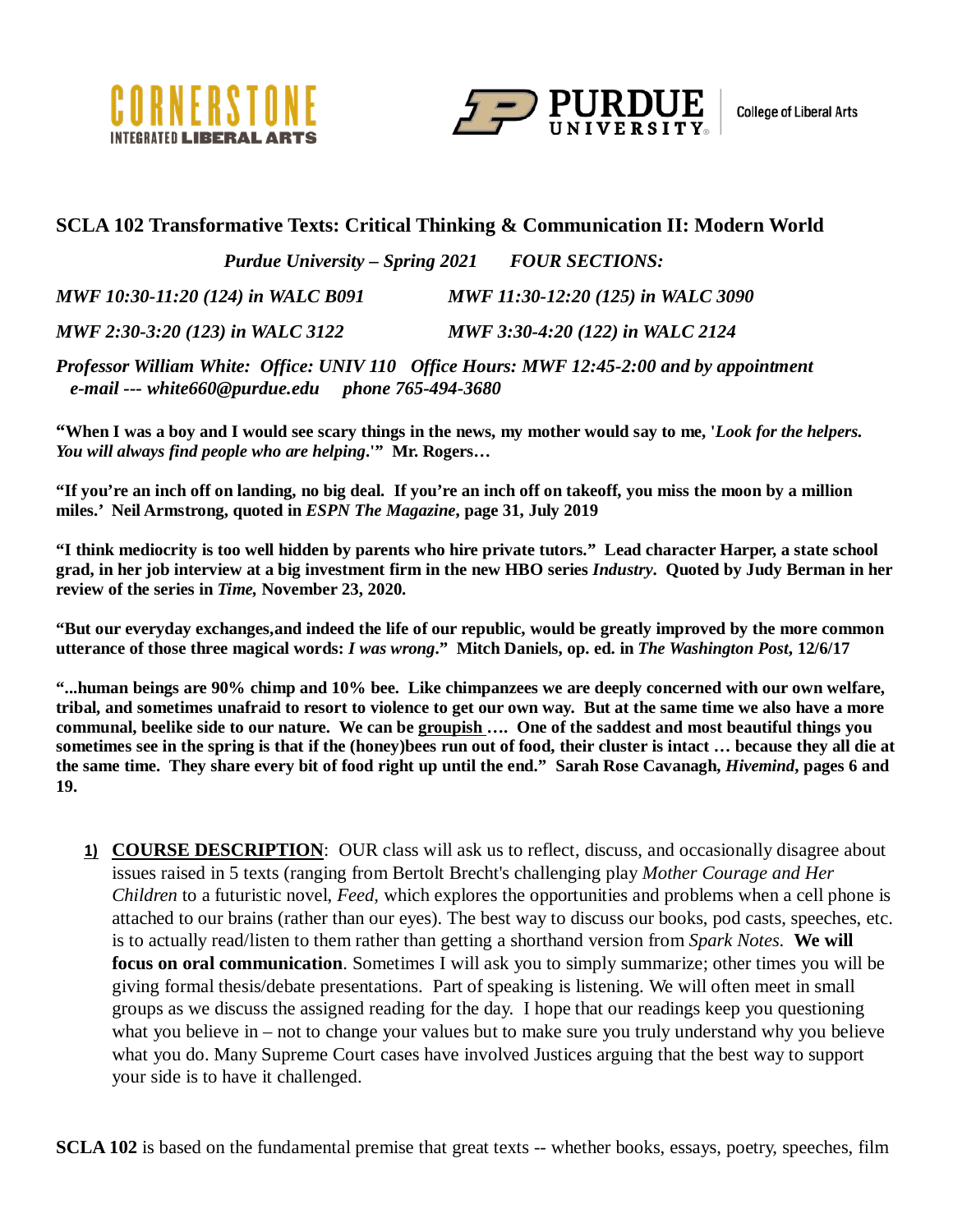or digital media -- inform and inspire students, encouraging their creative and imaginative capacities, helping students see the world from different perspectives and broadening their worldview. In this class, we will examine a series of texts, speeches, videos etc. and **TRY TO RELATE THEM TO US TODAY**!!

**SCLA 102** is part of Level I of the *Cornerstone Certificate Program*. It fulfills the Oral Communication requirement in the University Core Curriculum. It is dedicated to developing and enhancing the ability of students to convey information through oral presentations, advancing their understanding of the importance of rhetorical situations and choices; analyzing and constructing presentations for different audiences; gathering and evaluating sources for presentations and using visual aids effectively.

### , **2) LEARNING OUTCOMES**: **Oral Communication**

By the end of the semester, students will:

- 1. Demonstrate effective, professional delivery, designing and adapting appropriate verbal appeals through vocal intonation and non-verbal cues.
- 2. Distinguish and apply appropriate informative, persuasive, explanatory, interrogatory and argumentative strategies and techniques in the discussions and in formal presentations
- 3. Organize presentations with effective supporting materials.
- 4. Locate and evaluate effective sources of information.
- 5. Engage critically with transformative texts, drawing on multiple perspectives, including the individual, the historical, and the contemporary.

## **3) REQUIRED TEXTS**

If you choose to read online editions or editions other than those listed below, please check with me in advance on the pages due for each day. The pages listed in my syllabus may not correspond to the pages in your edition. Additional reading will be something you can access online or through Brightspace. Always bring what we are reading to class on the date that it is assigned. **Make-up procedure for missed/EXCUSED quizzes is outlined below.**

Sherman Alexie, *Flight*, (**Grover Press**) M. T. Anderson, *Feed*, **(Candlewick Press Reprint Edition)** Mary Shelley, *Frankenstein* **(Penguin Classics)** Jeannette Walls*, The Glass Castle (***(Scribner, Reprint Edition)** Bertolt Brecht, *Mother Courage and Her Children* **(Grove Press)**

## **READING PROVIDED** by Professor White

Thomas Hobbes, *Leviathan*, excerpt

# **4) GRADING IN SCLA 102**

First class presentation – *Impromptu speech* – 10 points – **SPEECH # 1** Second class presentation – *Informative speech – 30 points* – **SPEECH # 2** Third class presentation -- *Persuasive speech -*- debate – *50 points* – **SPEECH # 3** One essay/paper – *30 points* 6-12 quizzes on the day's **assigned reading or what we watch, hear, or read in class** – *3-10 points each* -- **Excused quizzes, (documented illness, Purdue Quarantine, family emergency, etc.) will be made up by inserting your subsequent quiz % into the excused slot. There are no class participation points. GRADING SCALE: %** Excellent: A (94-100), A- (90-93)

Above Average: B+ (87-89), B (84-86), B- (80-83)

Average: C+ (77-79), C (74-76), C- (70-73)

Below Average: D+ (67-69), D (64-66), D- (60-63)

Below 60 is failing

**\*\*\*Note – I round up from .5, thus 86.5 = B+; 89.5 = A-; etc. When you realize what your final grade is**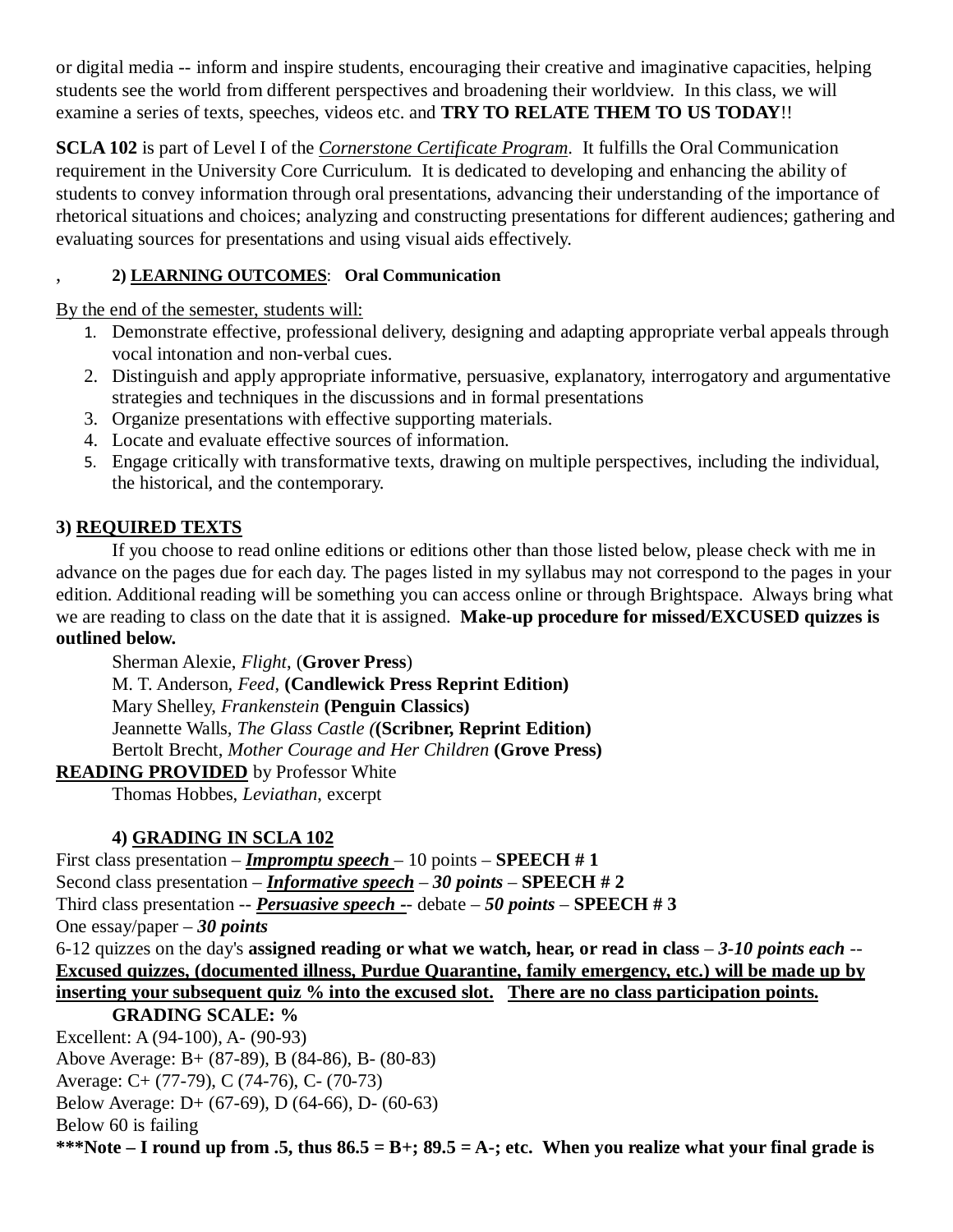**going to be, please do not ask me for an extra credit project. MAKE HULK ANGRY!!**

*5) Class Policies –* **Our class is face-to face 3 days a week for the entire (hopefully) semester.** *I expect you to attend every class, wear a mask, and have your reading done and reading in hand. Obviously if you are ill and have symptoms associated with COVID-19 or suspect that you have been exposed to the virus, you should stay home and contact the Purdue Health Center. All papers and oral presentations are due on the assigned dates – grade = 0 if you do not deliver your speech. Reason will prevail in enforcing this policy – e. g. car wreck, family emergency, Purdue Quarantine, etc. – you must notify me in a timely fashion if you miss a graded assignment. If you have special scheduling needs for religious observances see me during the first two weeks of class so that we can find alternative times for you to fulfill your course obligations. "Ultimately students are responsible for all required coursework and bear full responsibility for any academic consequences that may result due to absences." (Purdue University Senate Document 6-5, March 19, 2007*

*You may leave your cell phones and tablets on during class in the event that a Purdue ALERT text or other urgent message is sent, but use them only for class discussion when appropriate.* **We will follow the syllabus as closely as feasible given the pandemic. I will often give you verbal reminders of what is coming up and how to prepare during class.**

Formal Presentation - SPEECH # 1 - IMPROMPTU - VALUE 10 POINTS - I will give you 2-3 prompts and a minute to think. (**3 minutes maximum**). Fill your impromptu with *examples.*

Formal Presentation – SPEECH # 2 – VALUE 30 POINTS – Brief **informative** presentation --Your first graded speech is about a topic of your choice from your reading of *Flight* or *Feed*. (**5 minutes minimum-7 minutes maximum).** 

Formal Presentation -- SPEECH # 3-- VALUE 50 POINTS – **Persuasive** "debate" – teams of 2 – *Each graded separately* --Each of you defends a different position on a policy issue. **Begin by introducing the topic, the sides, and why it is important,** e.g. **Should there be a free market for human organs?** I will provide a wide variety of policy issues. If your team has a different topic, talk to me and get written approval for your topic. Time –**8 minutes minimum-11 minutes maximum per person**. One minute video clips per person during the debate are OK.

*Please consider making an appointment to use the Purdue Presentation Center in Beering 2294 in the Lamb School of Communication to practice your informative and persuasive speeches. You will receive 1-on-1 help from trained tutors and a video recording of your speech to assist you in delivering complex information.*

### **ESSAY/PAPER – VALUE 30 POINTS**

 **Watch either PBS, Frontline,** *Amazon: The Rise and Reign of Jeff Bezos* **or the 2004 movie,**  *Eternal Sunshine of the Spotless Mind* **or the 1998 movie,** *The Truman Show.* **Your essay will use specific examples from a minimum 5 different things we either read or watched during the semester: What seemed "familiar" and why/how? Your grade will be based on your insights and the variety of examples that you pull from both the documentary/movie and FIVE of our class assignments. The paper is due at the start of class on Wednesday, April 21. You will lose 3 points for every increment of 4 hours late.** 

**Mechanics for the Paper --- 12 font, double-spaced, with just your name and class time on the 1st page (no cover page or filler). Turn the paper in as a hard copy or e-mail attachment by the start of class on the date due – Wednesday, April 21. It should be a minimum of** *4 full pages.*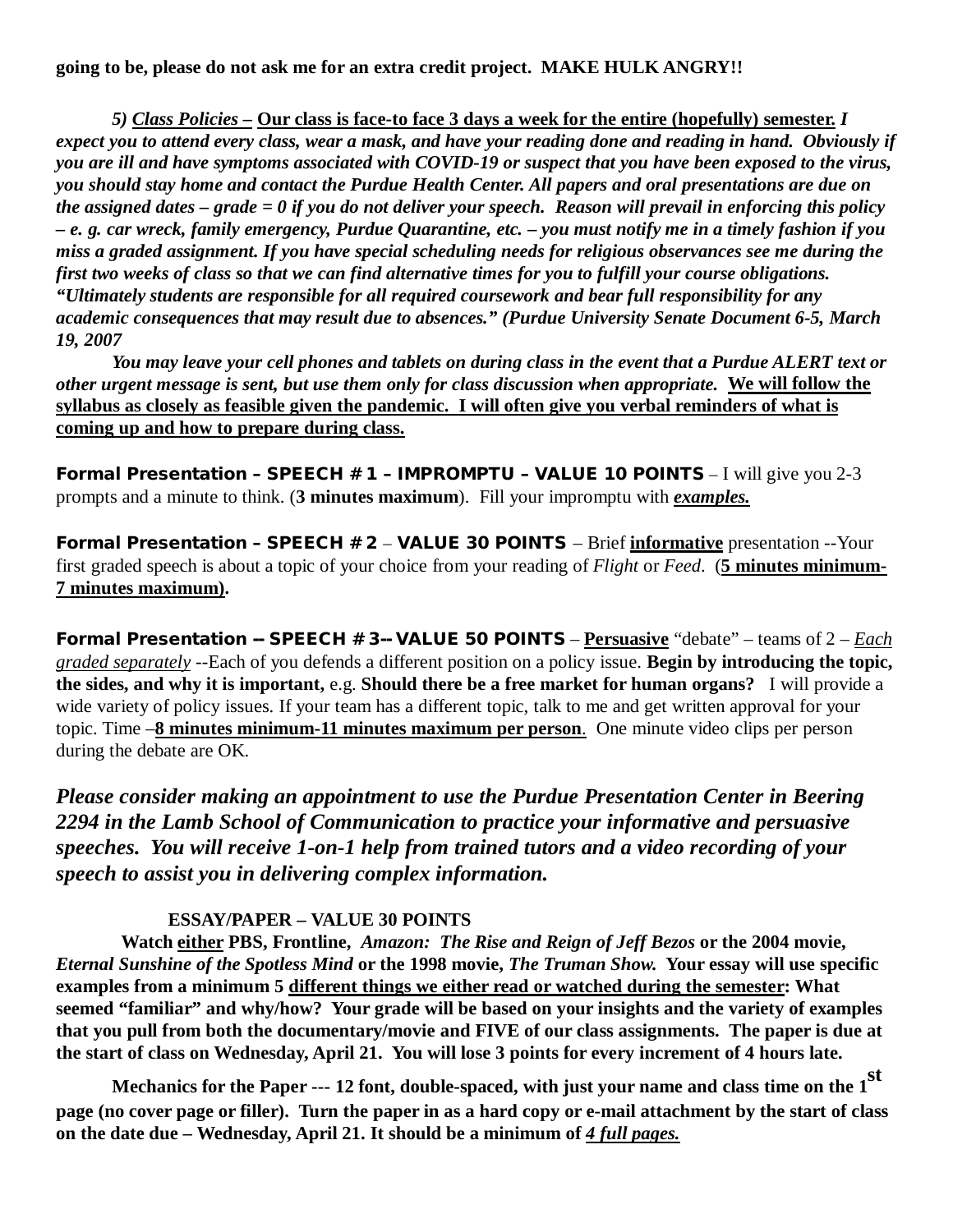### **Daily Schedule:**

- **Jan.** 20 W Introduction to the course and each other watch/discuss Todd Rose: *The Myth of Average* at TedxSonomaCounty
	- 22 F Discuss Lon Fuller's **Harvard Law Review** article, *The Case of the Speluncean Explorers*, **read online or in Brightspace before class and pick two Justices that you will paraphrase**. Pick 2-3 Malcolm Gladwell podcasts, *Revisionist History* to summarize Monday and Wednesday You will only summarize one but come to class with 3 choices in case your 1st choice is taken.
	- 25 M 5-minute summaries of Gladwell *NOT GRADED* ---- *RELAX*
	- 27 W 5-minute Gladwell summaries cont.
	- 29 F Alexie, *Flight,* pages 1-65
- **Feb**. 1 M Alexie, pages 66-130
	- 3 W Alexie, pages 131-end
	- 5 F Discuss an excerpt from Thomas Hobbes's *Leviathan* **handed out this day in class**
	- 8 M **SPEECH # 1** IMPROMPTU SPEECHES
	- 10 W **SPEECH # 1** --IMPROMPTU SPEECHES continued
	- 12 F Anderson, *Feed,* pages 3-72 *Choose/draw dates for SPEECH # 2*
	- 15 M Anderson, pages 75-150 **Discuss** *Feed* **and** *Flight* **and expectations for SPEECH # 2**
	- 17 W **READING DAY – NO CLASS**
	- 19 F Anderson, pages 151-236
	- 22 M Watch **in class** and discuss PBS **Frontline,** *In the Age of AI*
	- 24 W Anderson, pages 237-299 and watch (**in class**) Nicholas Carr's speech at 2018 *Dawn or Doom*
	- 26 F **SPEECH # 2**  5 students and Gary Smith, "Higher Education," *Sports Illustrated*, first published March 5, 2001 and reprinted December 12, 2014 – **read online before class**
- **Mar.** 1 M **SPEECH # 2** 5 students and review *Debate Topics list for* **SPEECH # 3**
	- 3 W **SPEECH # 2** 5 students and watch **in class** Mary Fischer, "A Whisper of Aids" speech
	- 5 F **SPEECH # 2** 5 students and Malcolm Gladwell "Small Change" *New Yorker*, Oct. 4, 2010 **read online or in Brightspace before class**
	- 8 M **SPEECH # 2**  5 students and discuss Eli Saslow, "Breaking America: Nothing on This Page is Real" **read in Brightspace or online before class**
	- 10 W **SPEECH # 2** 5 students and **read online before class --** Gary Smith, "Lying in Wait" *Sports Illustrated*, April 8, 2002
	- 12 F Walls, *The Glass Castle*, pages, 3-72 and *Choose/draw for dates for SPEECH # 3– Debate*
	- 15 M Walls, pages, 73-125
	- 17 W Watch **in class** and discuss, PBS **Frontline**, T*he Facebook Dilemma,* **Part 1**
	- 19 F Walls, pages, 129-217
	- 22 M .Walls, pages, 218-288 -- Last day to Withdraw from a course with a W or WF
	- 24 W **SPEECH # 3** DEBATE 2 TEAMS
	- 26 F **SPEECH # 3** DEBATE 1 TEAM and watch/discuss TBD
	- 29 M **SPEECH # 3** DEBATE 2 TEAMS
	- 31 W **SPEECH # 3**  DEBATE 2 TEAMS
- **Apr**. 2 F Shelley, *Frankenstein*, Letter 1-end of VOLUME I, pp. 1-77
	- 5 M Shelley, VOLUME II, pp. 81-141
	- 7 W **SPEECH # 3**  DEBATE 2 TEAMS
	- 9 F Shelley, VOLUME III, pp.145-216 end
	- 12 M **SPEECH # 3** DEBATE 2 TEAMS
	- 14 W Brecht, *Mother Courage and Her Children*, Page 1 to the end of Scene 3

**The play,** *Mother Courage and Her Children,* **will be staged at Purdue April 16-18 and you are required to attend in whatever format is available in April. Send a copy of your e-ticket to Brightspace so that I can confirm that you watched the performance. We will have a 5 point quiz based on**